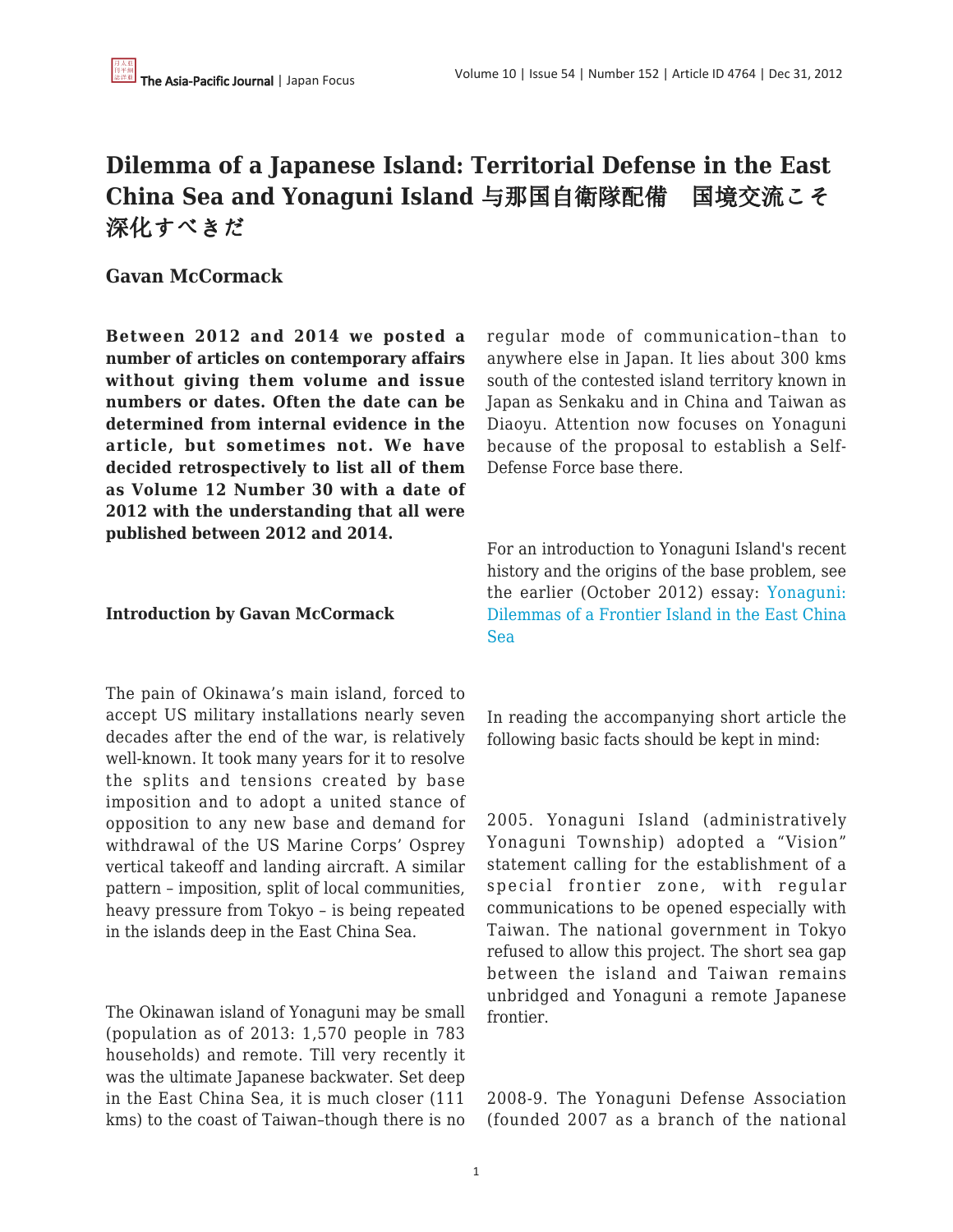

organization closely connected to the Defense Ministry and incorporating former SDF members and associates) called for the SDF to be invited to set up a base on the island. Its petition was signed by 514 people. The Town Assembly in September 2008 adopted [4:1] a resolution to that effect and in June 2009 formal invitation was issued to the Ministry of Defense and the Ground Self-Defense Forces (GSDF) command.

2010. The national government adopted in December the Defense Program Guidelines which for the first time included specific reference to defense of the outlying southwestern islands (including Yonaguni).

2011. The Yonaguni Reform Association organized and circulated a petition seeking cancelation of the invitation to the SDF. It was signed by 556 people (roughly 46 percent of the island electorate).

The Democratic Party government declared (August) its intention to send a small (100 person) coastal surveillance unit of the Ground Self Defense Forces to Yonaguni and stated (late 2012) the defense of the Southwestern islands was its "highest priority."

2012. A petition calling for a local plebiscite on the base issue, organized by the Yonaguni Reform Association, was signed by 588 people. The Town Assembly voted (24 September) to reject the request.

A 21 hectare site of town-owned grazing land on the southern corner of the island, currently leased to the Minami Bokujo (South Ranch) was identified as preferred site.

In December 2012, Abe Shinzo heading an LDP-Komeito government took over from the DPJ.

2013. In negotiations between Yonaguni mayor Hokama Shukichi and the national government over implementation of the base plan, Tokyo initially offered five million for annual rental fee but Hokama demanded an annual fee of twelve million yen plus a "nuisance" (later changed to "cooperation" or "special subsidy") fee of one billion yen. In June, Hokama dropped the lump sum payment demand and the two sides came to agreement on a rental fee of 15.01 million yen, justifying the three-fold increase on grounds of change in the zoning category of the land from "agricultural" to "residential."

On 20 June, the Town Assembly voted 3:2 to confirm that agreement. The accompanying editorial was published in the Okinawan daily, Ryukyu shimpo, on the day following that decision.[\[1\]](file:///C:/Users/Adminb/Downloads/Yonaguni%20-%20SDF%20deployment%20(RS).docx#_ftn1)

On 11 August 2013 Yonaguni Town is to conduct a mayoral election. Opponents of the project have nominated Sakihara Masakichi, the head of the Yonaguni Reform Association, a prominent opponent of the base. Mayor Hokama is yet to indicate whether he will seek a third term, and the Yonaguni Defense Association, which expressed outrage with Hokama over his earlier request for a "nuisance" fee, withdrawing its support from him and pledging to nominate their own candidate, has also yet to indicate what its stance will be in August. (GMcC)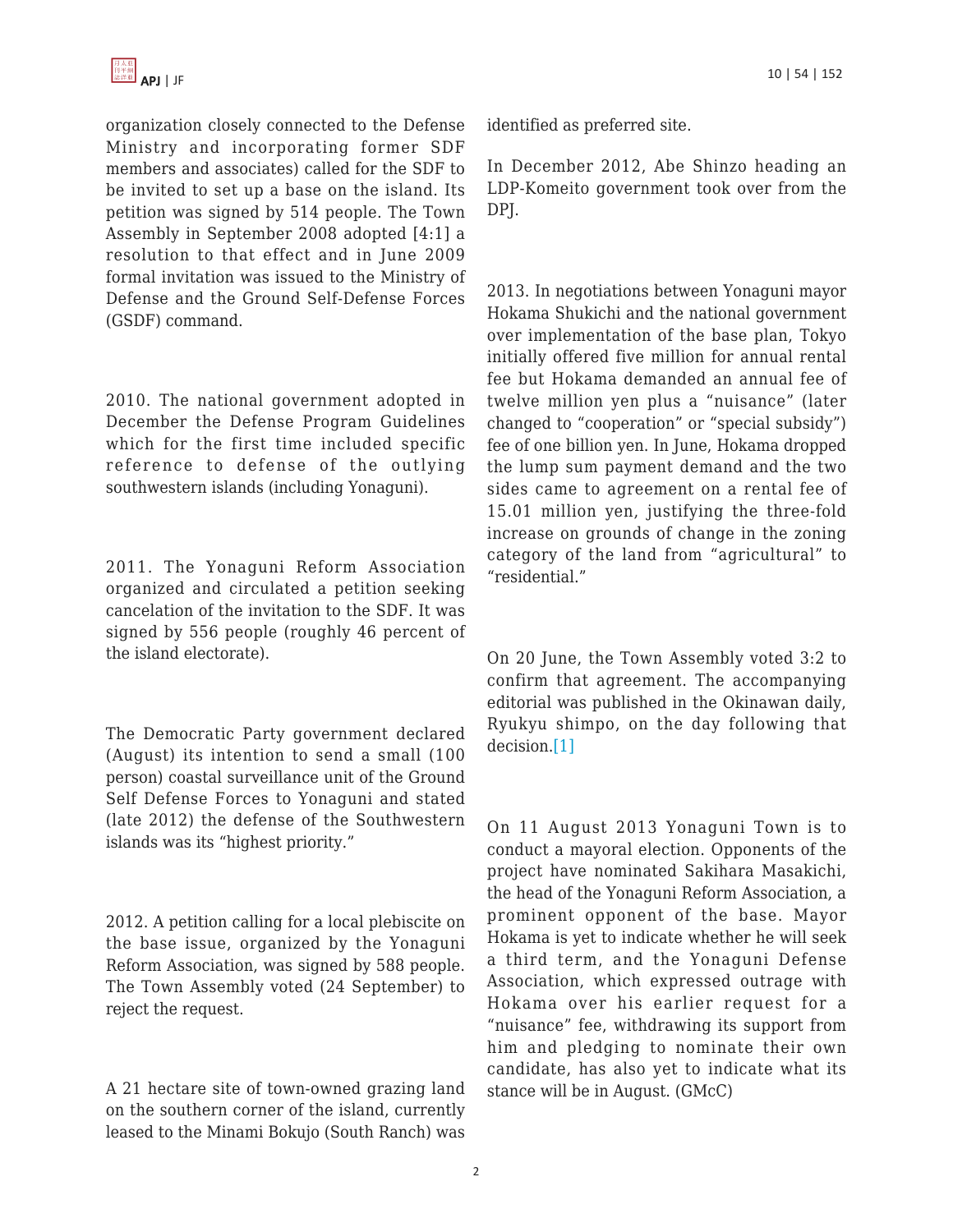



**Yonaguni Island and its horses**

## **[Editorial] Yonaguni should promote exchange with Taiwan instead of accepting SDF**

June 21, 2013 Ryukyu Shimpo

Original here in [English](http://english.ryukyushimpo.jp/2013/06/28/10691/) and [Japanese](http://ryukyushimpo.jp/news/storyid-208289-storytopic-11.html)

Members of the Yonaguni Town Assembly have unanimously passed a bill leasing land owned by the town to the Ministry of Defense. This will enable the Japan Self-Defense Forces (SDF) to station a coast guard unit on the island. We question such a plan being pushed forward, with almost half of local voters opposing it.

The municipal office will lease 21.4 hectares of the town's farmland to the ministry for about 15 million yen a year.

The ministry wanted to rent the land for five million yen a year, but this month it agreed to the town's demands that they pay an amount equal to that for land used for building on. This has increased the amount due by three times. In the use of public funds, is it acceptable that the ministry pays building land rental fees for farmland?

There is a reason the ministry accepted the rent increase. This March, Yonaguni Mayor Moriyoshi Hokama demanded an increase in rent and one billion yen as compensation for the inconvenience the town will face. However, on March 14 the mayor withdrew his demand for compensation, and with this, the ministry accepted the rent increase.

Hokama retracted his demand despite claiming in April that the price proposed by the ministry would not bring about positive economic benefit to the island. While Hokama stated that he "would not budge an inch" on this demand, there is a reason for the retraction.

The ministry has started considering measures to promote the island by improving infrastructure for the fishery industry and solid waste management. Hokama said, "In a deal carried out behind the scenes, the ministry will pay a billion yen toward the cost for improving these buildings." Is it acceptable for the municipal office to be swayed by money politics into accepting this plan to station an SDF unit on Yonaguni?

While the town claims that the unit will bring benefits to the island and revitalize the local economy, the SDF states that this will reinforce the defense in the southwestern region. The